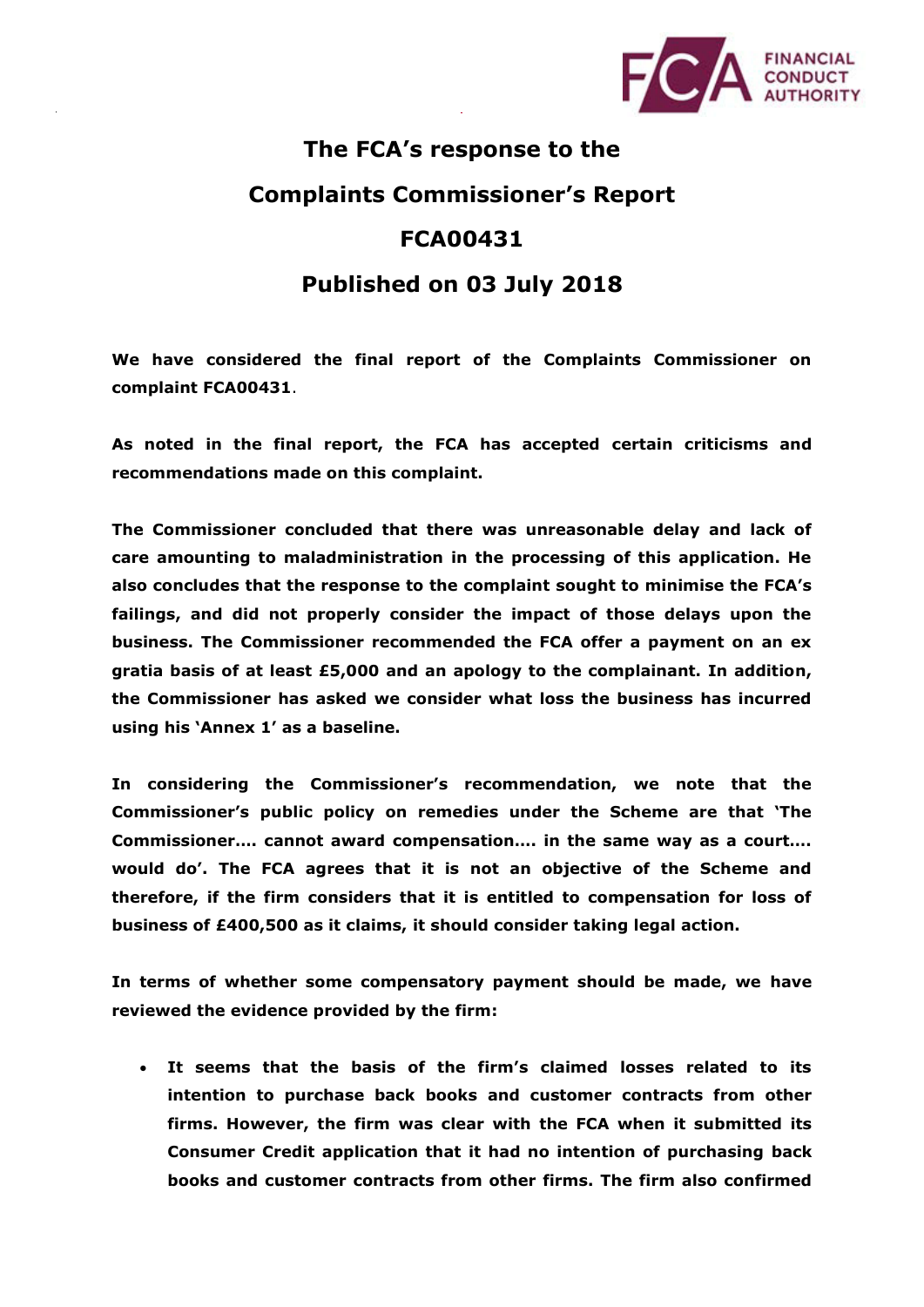

**that it did not use lead generators. If it was the firm's intention to purchase back books and customer contacts, then Interim Permission provided the firm with the ability to do this.** 

- **Management Information (MI) supplied by the firm since its application has supported its intention to grow organically rather than by way of post-authorisation acquisitions. During the course of the application process the firm continued to take on new customers at a conservative rate and did not purchase any back books in line with what it had previously told the Authority.**
- **The firm also agreed to a voluntary requirement that ensured the firm notified the FCA if it grew its customer base to more than 500 customers as the FCA had concerns that the firm did not have the appropriate systems and controls in place to manage a client bank of that size.**

**The FCA considers that, had the application been processed within the stipulated 12 Month period, it is at least possible that the firm would have been given a warning notice. The concerns about the firm included, but were not limited to the adequacy of the firms:**

- **1) fact find & advice process;**
- **2) customer financial statements;**
- **3) systems and controls.**

**The application might then have proceeded to the Regulatory Decisions Committee (RDC) and then the Upper Tribunal.**

**For these reasons, the FCA does not accept the Commissioner's recommendation relating to compensation. However, it does accept the failing that it indicated to the firm that it was minded to refuse the Consumer Credit application, and then made no contact with the firm for six months. Due to this poor communication after the minded to refuse recommendation was discussed, the FCA has agreed to offer the firm an apology and a payment of £1,250, which is the refund of its application fee.**

**The FCA agrees with the Commissioner's recommendation under point 27 – and the FCA will offer the complainant an apology and a payment of £150 for the delay in handling the firm's complaint.**